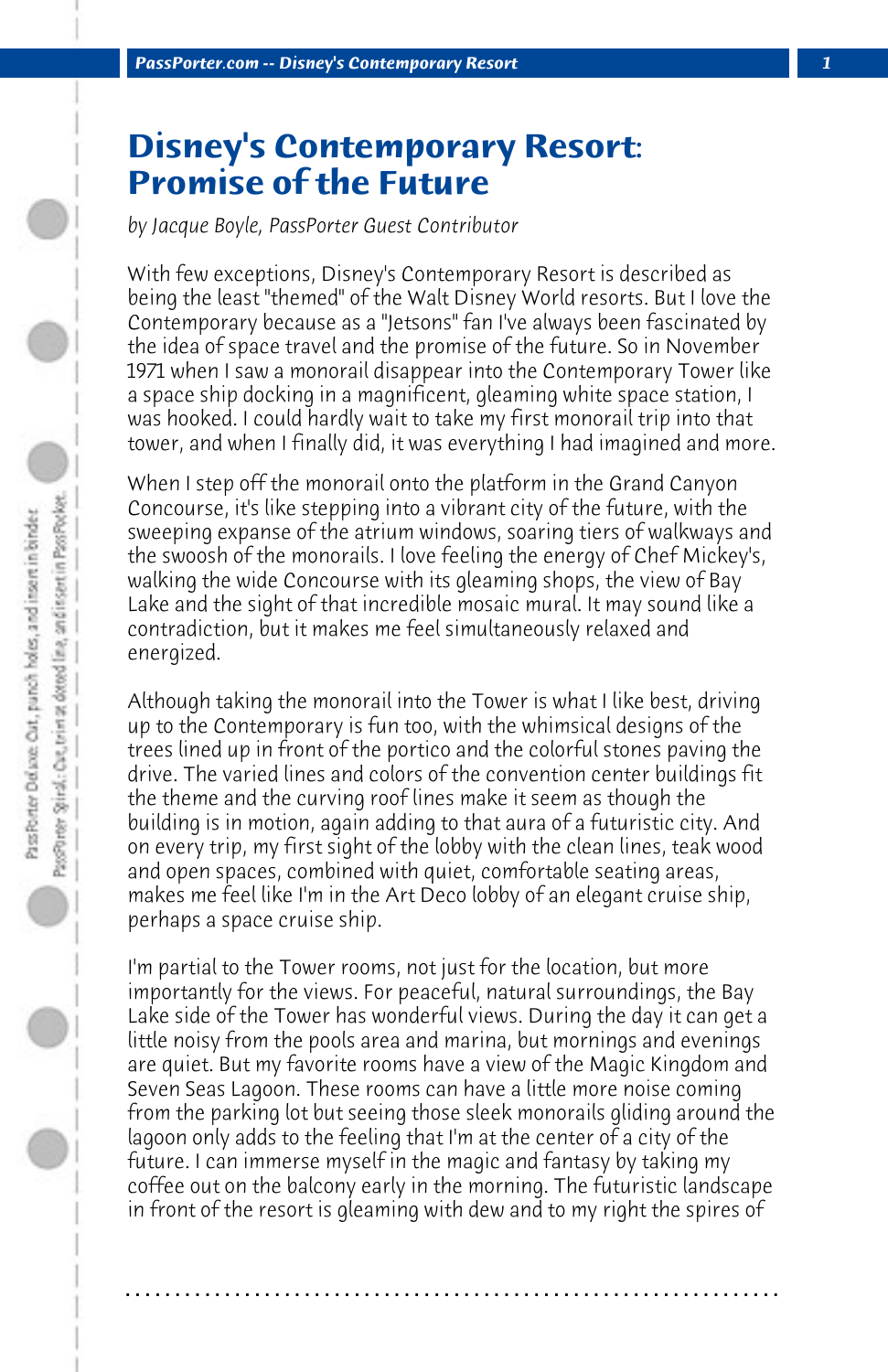Cinderella Castle are tinted a soft golden pink by the rising sun. At night I'll take a glass of wine out there to relax while the Magic Kingdom fireworks appear to be bursting right over my head. And I love the Tomorrowland lights, shining like the midway at a futuristic fair. There's not a better way to start and end my days at the Walt Disney World.

The Contemporary rooms are some of the largest on Disney property and can comfortably accommodate five people, with two queens or one king along with a daybed. The bathrooms are family friendly with a separate room for the toilet, allowing for personal hygiene multi-tasking. I wasn't crazy about the previous redecoration with the abstract designs in bright, primary colors on the bedding and drapes, although I did like the funky shapes of the wall lamps and tables (it's probably that "Jetsons" thing) and I love the ceiling fan. I'm looking forward to my next stay when I can experience the new furnishings. I've seen the pictures and they look incredible, more in keeping with the elegant, clean lines and futuristic theme of the resort.

I always feel so connected to all of Walt Disney World when I'm at the Contemporary, as though I'm at the center of that vibrant future city. The Tower rooms are the most convenient to Walt Disney World transportation, with the monorail offering transportation to the Magic Kingdom/Ticket & Transportation Center and connecting service to Epcot or the bus for service to the other parks and Downtown Disney. The short walk to and from the Magic Kingdom comes in handy at closing time when the monorails are running full.

The Contemporary has some of the best dining options in the "World", from fast food to fine dining. The selection of breakfast items, salads, sandwiches and beverages at the Contempo Cafe are perfect for quick snacks or meals on the run. For me, the best character dining in the "World" is at Chef Mickey's. It's reasonably priced, I get to interact with Mickey, Minnie, and pals, and choose from an amazing selection of delicious foods, like scrumptious Mickey waffles at breakfast to carved-to-order roast beef at dinner. For quieter meals, I enjoy The Wave for its upscale atmosphere, locally-grown food, and attentive service. There's also a coffee shop on the lobby level for a quick cup of joe.

But I really love the California Grill with its incredible view from the 15th floor, amazing food and adventurous wine selection. The sushi bar has fresh, inventive sushi and the open kitchen turns out

California-inspired dishes from flat bread pizza to unbelievable desserts. The menu changes weekly, in order to use the freshest ingredients available, so there's something different to try every time I'm there. I usually time my meal so I can watch the Magic Kingdom fireworks from my table or the outside observation deck. And for a

**. . . . . . . . . . . . . . . . . . . . . . . . . . . . . . . . . . . . . . . . . . . . . . . . . . . . . . . . . . . . . . . . . .**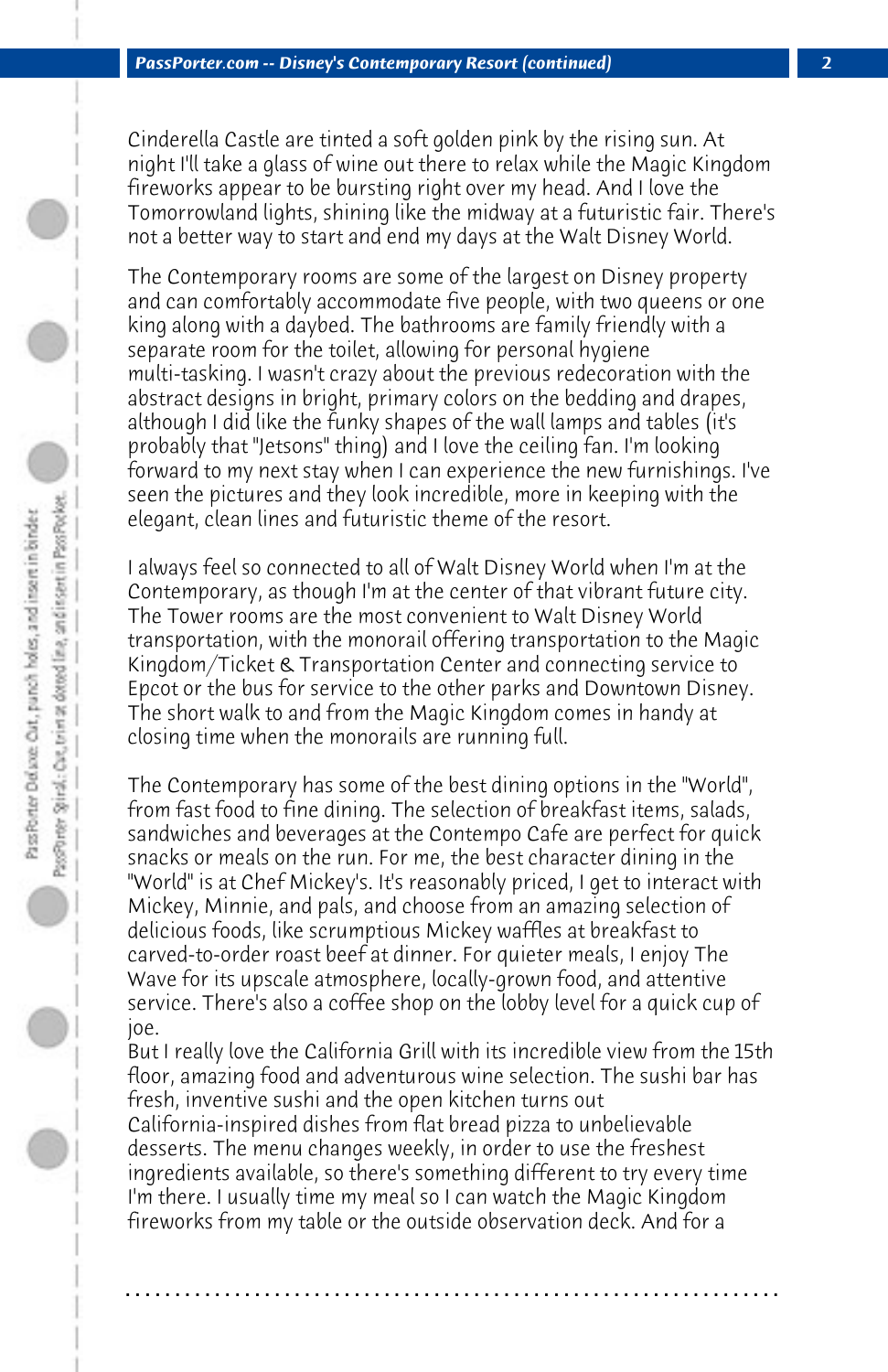dining change of pace, the Wilderness Lodge, Polynesian and Grand Floridian are a short ride on a boat or the monorail.

For a break from the parks, the marina has boat rentals, fishing expeditions and parasailing with unbelievable views of the "World"! The pools at the Contemporary are much improved since the last rehab and I especially like the quiet pool area closer to Bay Lake for relaxing.

Shopping on the Grand Canyon Concourse on the 4th floor is an experience in itself. The BVG shop, with its wide variety of house wares, candy a[nd upscale Disney clothing and jewelry](http://www.wdwnews.com/viewpressrelease.aspx?pressreleaseid=110843&siteid=1) for men and women, has a great selection of merchandise. And the Fantasia shop is the place to pick up a Disney plush animal, models of the Contemporary and monorail, scrap-booking supplies, a bottle of wine for watching the fireworks, or a new book.

Although I've stayed at other deluxe Disney resorts, the Contemporary will always be my first love and first choice. So, the next time your monorail glides into the Tower, get off at the Grand Canyon Concourse and step into the promise of the future at my pick for the most magically themed resort at Walt Disney World -- Disney's Contemporary Resort.

Latest Update: A new tower known as 'Bay Lake Tower' will open at the Contemporary Resort in fall 2009. The new tower will offer Disney Vacation Club villas, a fireworks viewing deck, rooftop lounge, lakeside pool, and a skybridge linking the tower to the original resort's monorail station. Read more about Bay Lake Tower here.

## Disney's Contemporary Resort Quick Facts

Address: 4600 N. World Drive, Lake Buena Vista, FL 32830 Phone: 407-824-1000 / Fax: 407-824-3539 Room Rates: 2009 rates begin at \$280 for a standard-view room in the value season Guest Rooms: 688 (in the Tower and Garden Wing)

*About The Author: Jacque is "54 years-young" and fell in love with Walt Disney World on her first trip in November 1971. She has been back 16 times, 12 of those as a solo traveler. She describes herself as a "major planner" and says, "Since I made my first trip with PassPorter in 2001, I couldn't go without it.*

**. . . . . . . . . . . . . . . . . . . . . . . . . . . . . . . . . . . . . . . . . . . . . . . . . . . . . . . . . . . . . . . . . .**

*Article last updated: 1/13/2009*

*View the latest version online at:*